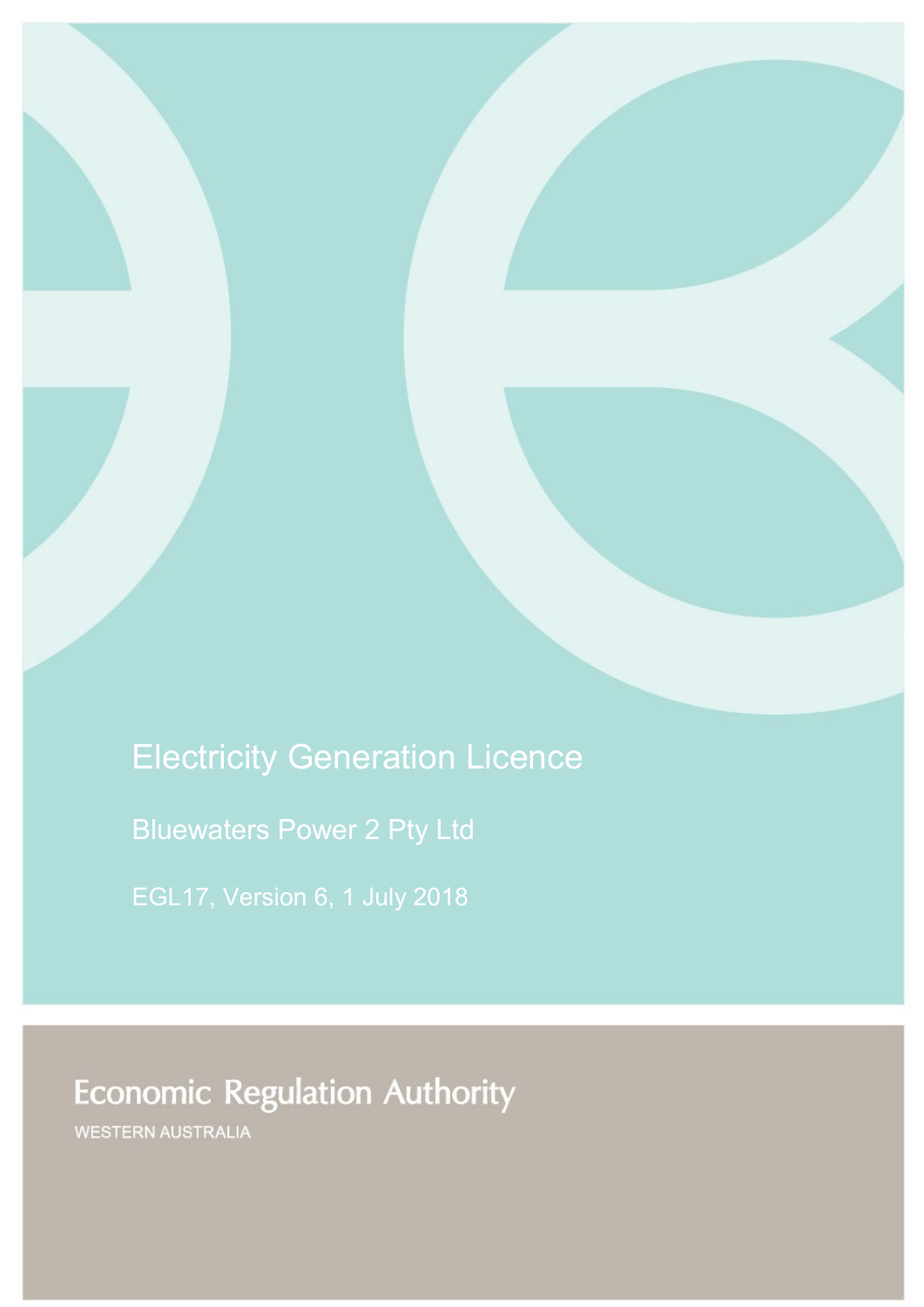### *ELECTRICITY INDUSTRY ACT 2004 (WA)*

| Licensee Name:            | <b>Bluewaters Power 2 Pty Ltd</b>                       |
|---------------------------|---------------------------------------------------------|
|                           | ABN 57 122 896 968                                      |
| Licence Area:             | The area set out in the plan referred to in clause 2.5. |
| Licence Number:           | EGL <sub>17</sub>                                       |
| <b>Commencement Date:</b> | 20 June 2007                                            |
| <b>Version Number:</b>    | 6                                                       |
| <b>Version Date:</b>      | 1 July 2018                                             |
| <b>Expiry Date:</b>       | 19 June 2037                                            |

Signed by a delegate; member; or the Chair of the Economic Regulation Authority

1 July 2018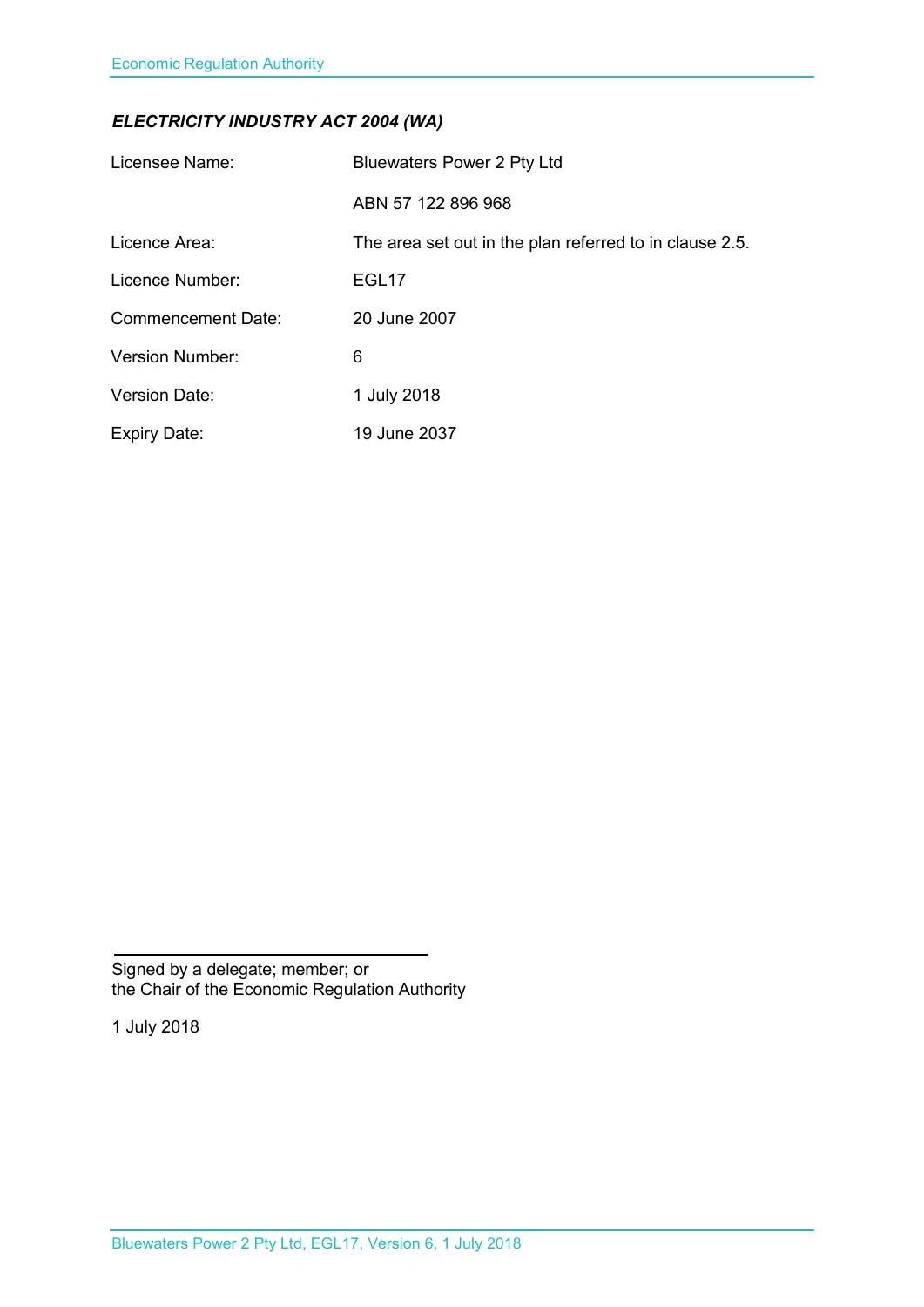### Index

| 1. |     |  |  |
|----|-----|--|--|
|    | 1.1 |  |  |
|    | 1.2 |  |  |
| 2. |     |  |  |
|    | 2.1 |  |  |
|    | 2.2 |  |  |
|    | 2.3 |  |  |
|    | 2.4 |  |  |
|    | 2.5 |  |  |
| 3. |     |  |  |
|    | 3.1 |  |  |
|    | 3.2 |  |  |
|    | 3.3 |  |  |
|    | 3.4 |  |  |
|    | 3.5 |  |  |
|    | 3.6 |  |  |
|    | 3.7 |  |  |
|    | 3.8 |  |  |
|    | 3.9 |  |  |
| 4. |     |  |  |
|    | 4.1 |  |  |
|    | 4.2 |  |  |
|    | 4.3 |  |  |
|    | 4.4 |  |  |
|    | 4.5 |  |  |
| 5. |     |  |  |
|    | 5.1 |  |  |
|    | 5.2 |  |  |
|    | 5.3 |  |  |
|    |     |  |  |
|    |     |  |  |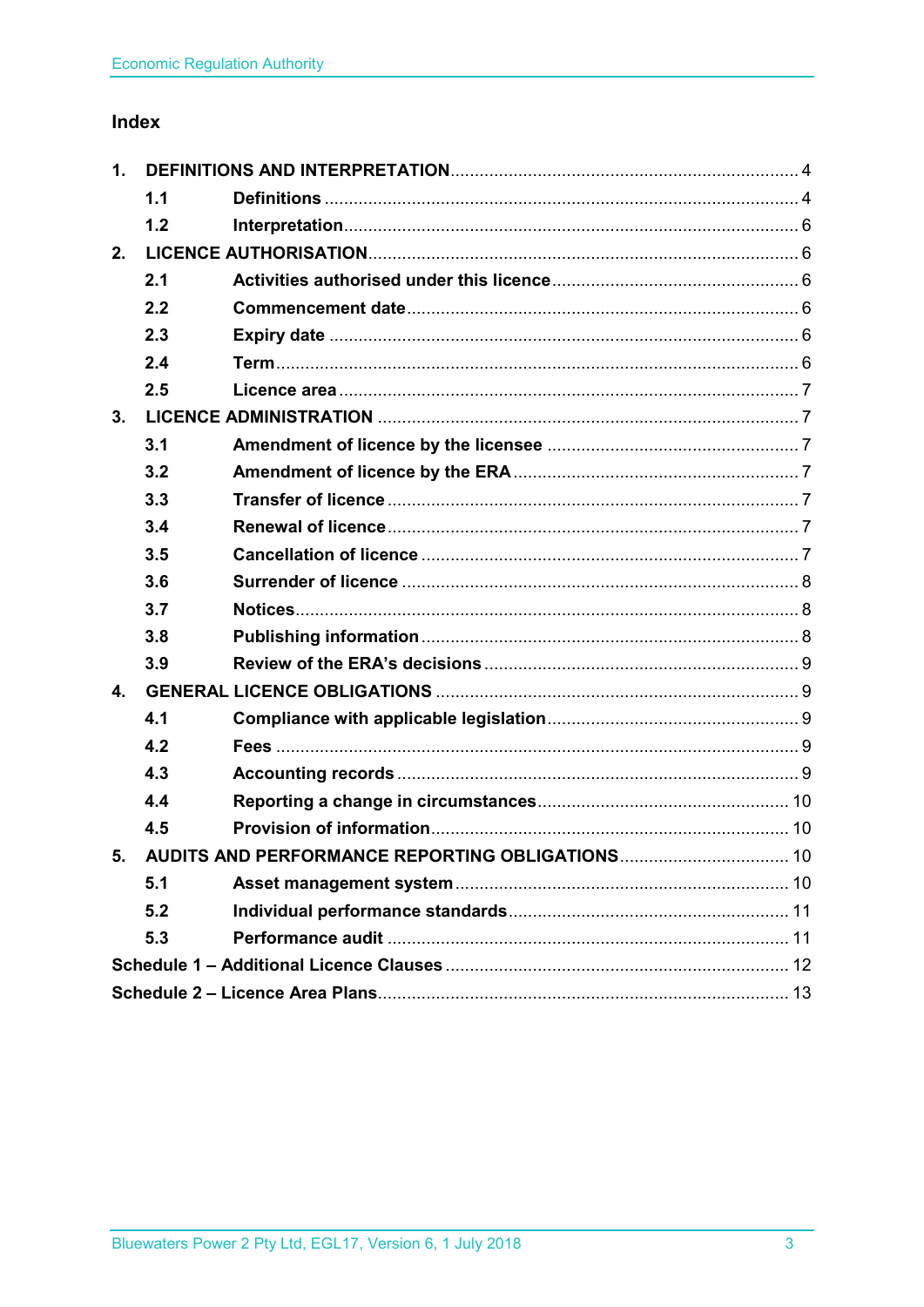#### <span id="page-3-0"></span>**1. DEFINITIONS AND INTERPRETATION**

#### <span id="page-3-1"></span>**1.1 Definitions**

1.1.1 In this *licence*, the following definitions apply unless the context otherwise requires:

*Act* means the *Electricity Industry Act 2004* (WA).

#### *applicable legislation* means:

- (a) the *Act*; and
- (b) the *Regulations* and the *Codes*.

*asset management system* means the measures that are to be taken by the *licensee* for the proper maintenance, expansion or reduction of the *generating works*.

*business day* means a day which is not a Saturday, Sunday or a Public Holiday in Western Australia.

*Code* means:

- (a) Not Used
- (b) Not Used
- (c) the *Electricity Industry (Metering) Code 2012*;
- (d) Not Used

*commencement date* means the date the *licence* was first granted by the *ERA* being the date specified in clause 2.2.

*electricity* has the meaning given to that term in section 3 of the *Act*.

*electronic means* means:

- (a) the internet;
- (b) email, being:
	- (i) in relation to the *ERA*, the *ERA's* email address as notified to the *licensee*; and
	- (ii) in relation to the *licensee*, the email address specified in the licence application or other such email address as notified in writing to the *ERA*; or
	- (iii) any other similar means,

but does not include facsimile or telephone.

*ERA* means the Economic Regulation Authority.

*expiry date* means the date specified in clause 2.3.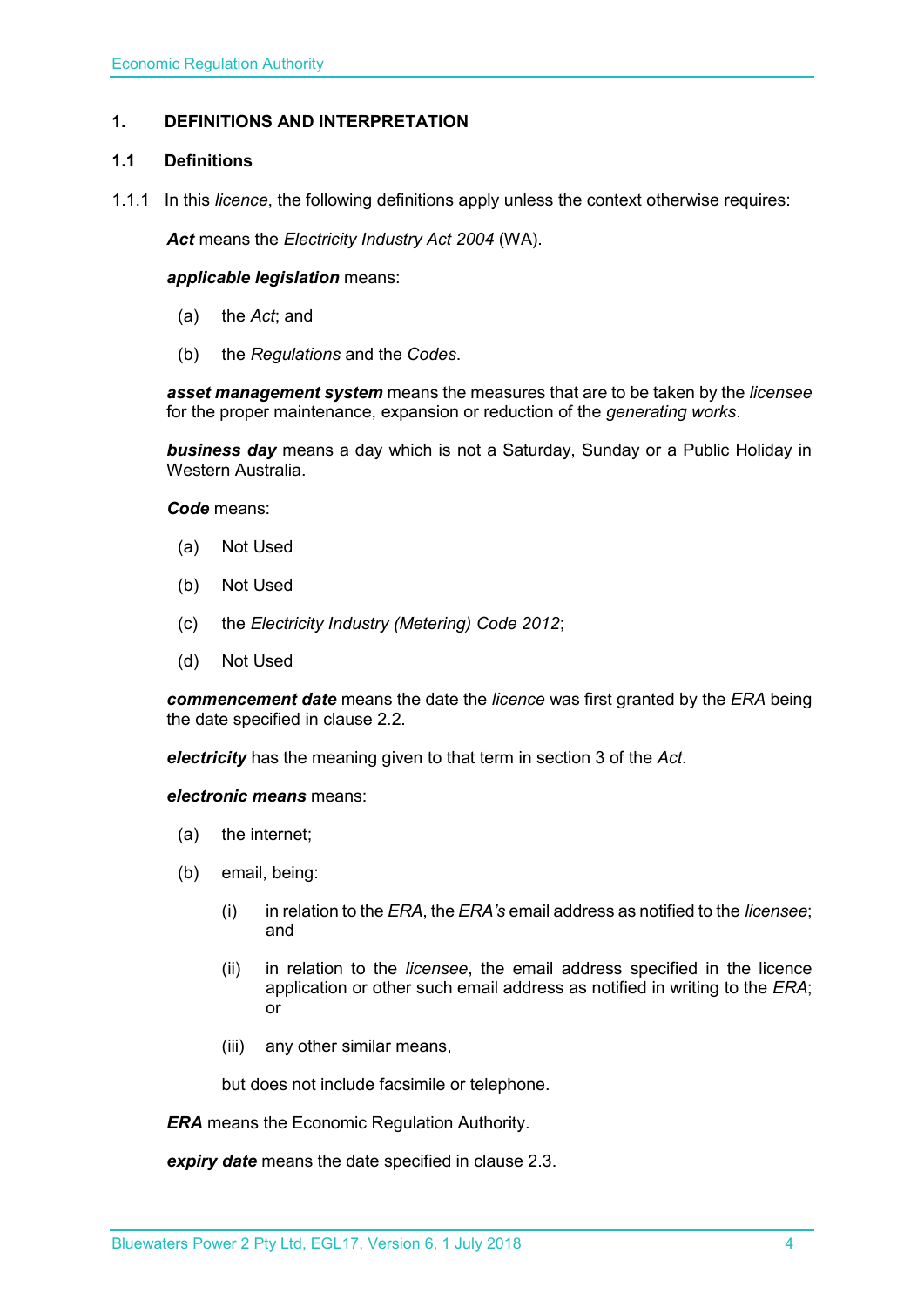*generating works* has the meaning given to that term in section 3 of the *Act.*

*individual performance standards* mean any standards prescribed by the *ERA* for an individual *licensee* pursuant to clause 5.2 of the *licence*.

*licence* means:

- (a) this document (excluding the title page and the second page of this document);
- (b) any Schedules to this document; and
- (c) any individual *performance standards* approved by the *ERA* pursuant to clause 5.2.

*licence area* is the area stated in clause 2.5 of this licence.

*licensee* means Bluewaters Power 2 Pty Ltd, ABN 57 122 896 968.

*licensee's assets* means the *licensee*'s *distribution system*, *transmission system* or *generating works* (as the case may be).

*notice* means a written notice, agreement, consent, direction, representation, advice, statement or other communication required or given pursuant to, or in connection with, this *licence*.

*operate* has the meaning given to that term in section 3 of the *Act*.

*performance audit* means an audit of the effectiveness of measures taken by the *licensee* to meet the *performance criteria* in this *licence*.

#### *performance criteria* means:

- (a) the terms and conditions of the *licence*; and
- (b) any other relevant matter in connection with the *applicable legislation* that the *ERA* determines should form part of the *performance audit*.

**publish** in relation to a report or information means either:

- (a) posting the report or information on the *licensee's* website; or
- (b) sending the report or information to the *ERA* to be published on the *ERA's* website.

#### *Regulations* means:

- (a) *Economic Regulation Authority (Licensing Funding) Regulations 2014*;
- (b) Not Used
- (c) Not Used
- (d) *Electricity Industry (Licence Conditions) Regulations 2005*;
- (e) Not Used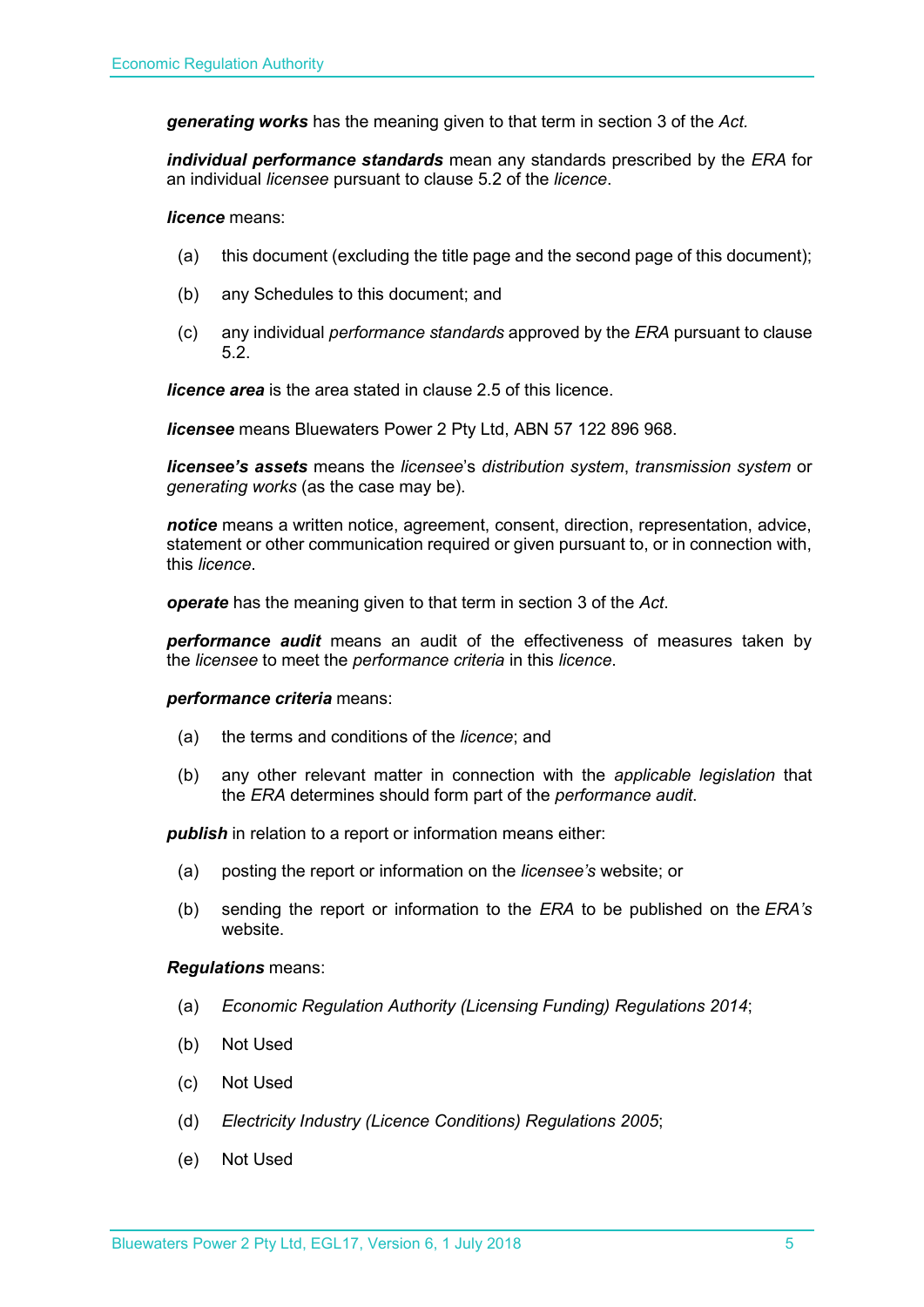(f) Not Used

*related body corporate* has the meaning given to that term in section 50 of the *Corporations Act 2001 (Cwth)*.

*reviewable decision* means a decision by the *ERA* pursuant to:

- (a) clause 3.8.3;
- (b) clause 5.1.5;
- (c) clause 5.1.7;
- (d) clause 5.2.2;
- (e) clause 5.3.2; or
- (f) clause 5.3.4,

of this *licence*.

*version date* means the date on which the *licence* was last amended pursuant to clause 3.1 or clause 3.2.

#### <span id="page-5-0"></span>**1.2 Interpretation**

1.2.1 A reference in this *licence* to any *applicable legislation* includes, unless the context otherwise requires, any statutory modification, amendment, replacement or re-enactment of that *applicable legislation*.

#### <span id="page-5-1"></span>**2. LICENCE AUTHORISATION**

#### <span id="page-5-2"></span>**2.1 Activities authorised under this licence**

2.1.1 The *licensee* is granted a licence for the *licence area* to construct and *operate generating works* or *operate* existing *generating works* in accordance with the terms and conditions of this *licence*.

#### <span id="page-5-3"></span>**2.2 Commencement date**

2.2.1 20 June 2007

#### <span id="page-5-4"></span>**2.3 Expiry date**

2.3.1 19 June 2037

#### <span id="page-5-5"></span>**2.4 Term [Section 15 of the Act]**

- 2.4.1 This *licence* commences on the *commencement date* and continues until the earlier of:
	- (a) the cancellation of the *licence* pursuant to clause 3.5 of this *licence*;
	- (b) the surrender of the *licence* pursuant to clause 3.6 of this *licence*; or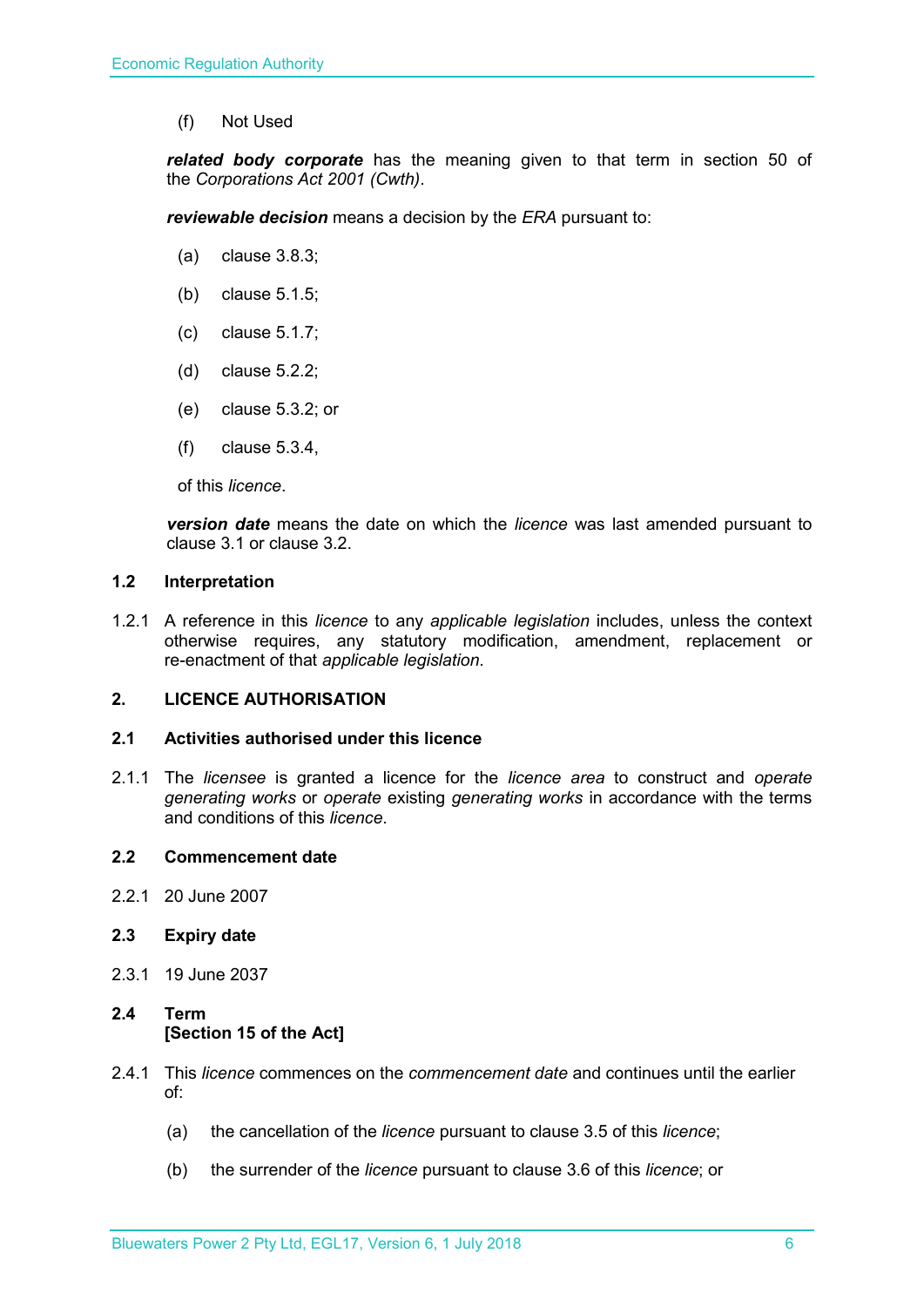(c) the *expiry date*.

#### <span id="page-6-0"></span>**2.5 Licence area**

2.5.1 The *licence area* is set out in plan(s):

ERA-EL-090(A)

2.5.2 The *licence area* plan(s) is provided in Schedule 2.

#### <span id="page-6-1"></span>**3. LICENCE ADMINISTRATION**

- <span id="page-6-2"></span>**3.1 Amendment of licence by the licensee [Section 21 of the Act]**
- 3.1.1 The *licensee* may apply to the *ERA* to amend the *licence* in accordance with the *Act.*

#### <span id="page-6-3"></span>**3.2 Amendment of licence by the ERA [Section 22 of the Act]**

- 3.2.1 Subject to any *applicable legislation*, the *ERA* may amend the *licence* at any time in accordance with this clause.
- 3.2.2 Before amending the *licence* under clause 3.2.1, the *ERA* must:
	- (a) provide the *licensee* with written *notice* of the proposed amendments under consideration by the *ERA*;
	- (b) allow 15 *business days* for the *licensee* to make submissions on the proposed amendments; and
	- (c) take into consideration those submissions.
- 3.2.3 This clause also applies to the substitution of the existing *licence*.
- 3.2.4 For avoidance of doubt, the *licensee* will not have to pay a fee for amendments under clause 3.2.1.

#### <span id="page-6-4"></span>**3.3 Transfer of licence [Section 18 of the Act]**

3.3.1 This *licence* may be transferred only in accordance with the *Act.*

#### <span id="page-6-5"></span>**3.4 Renewal of licence [Section 16 of the Act]**

3.4.1 This *licence* may be renewed only in accordance with the *Act*.

#### <span id="page-6-6"></span>**3.5 Cancellation of licence [Section 35 of the Act]**

3.5.1 This *licence* may be cancelled only in accordance with the *Act*.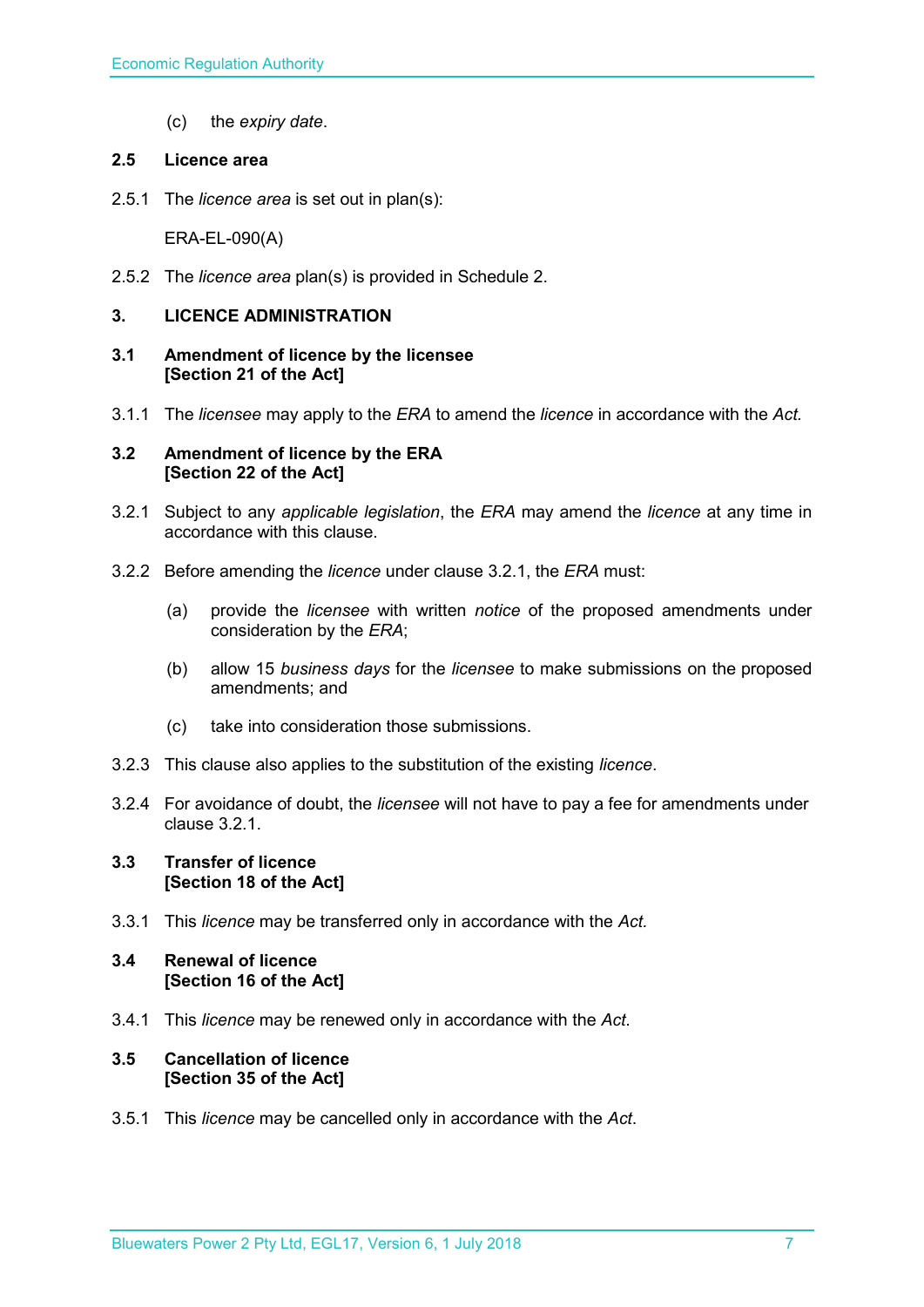#### <span id="page-7-0"></span>**3.6 Surrender of licence [Schedule 1 of the Act]**

- 3.6.1 The *licensee* may only surrender the *licence* pursuant to this clause 3.6.
- 3.6.2 If the *licensee* intends to surrender the *licence* the *licensee* must, by *notice* in writing to the *ERA*:
	- (a) set out the date that the *licensee* wishes the surrender of the *licence* to be effective; and
	- (b) set out the reasons why the *licensee* wishes to surrender the *licence*, including the reasons why it would not be contrary to the public interest for the surrender of the *licence* to be effective on the date set out in the *notice*.
- 3.6.3 Upon receipt of the *notice* from the *licensee* pursuant to clause 3.6.2, the *ERA* will publish the *notice*.
- 3.6.4 Notwithstanding clause 3.6.2, the surrender of the *licence* will only take effect on the later of the day that:
	- (a) the *ERA* publishes a *notice* of the surrender in the Western Australian Government Gazette, such date to be at the discretion of the *ERA*; and
	- (b) the *licensee* hands back the *licence* to the *ERA*.
- 3.6.5 The *licensee* will not be entitled to a refund of any fees by the *ERA*.

#### <span id="page-7-1"></span>**3.7 Notices**

- 3.7.1 Unless otherwise specified, all *notices* must be in writing.
- 3.7.2 A *notice* will be regarded as having been sent and received:
	- (a) when delivered in person to the addressee; or
	- (b) three *business days* after the date of posting if the *notice* is posted in Western Australia; or
	- (c) five *business days* after the date of posting if the *notice* is posted outside Western Australia; or
	- (d) if sent by facsimile when, according to the sender's transmission report, the *notice* has been successfully received by the addressee; or
	- (e) if sent by *electronic means* when, according to the sender's electronic record, the *notice* has been successfully sent to the addressee.

#### <span id="page-7-2"></span>**3.8 Publishing information**

3.8.1 The *ERA* may direct the *licensee* to *publish*, within a specified timeframe, any information it considers relevant in connection with the *licensee* or the performance by the *licensee* of its obligations under this *licence*.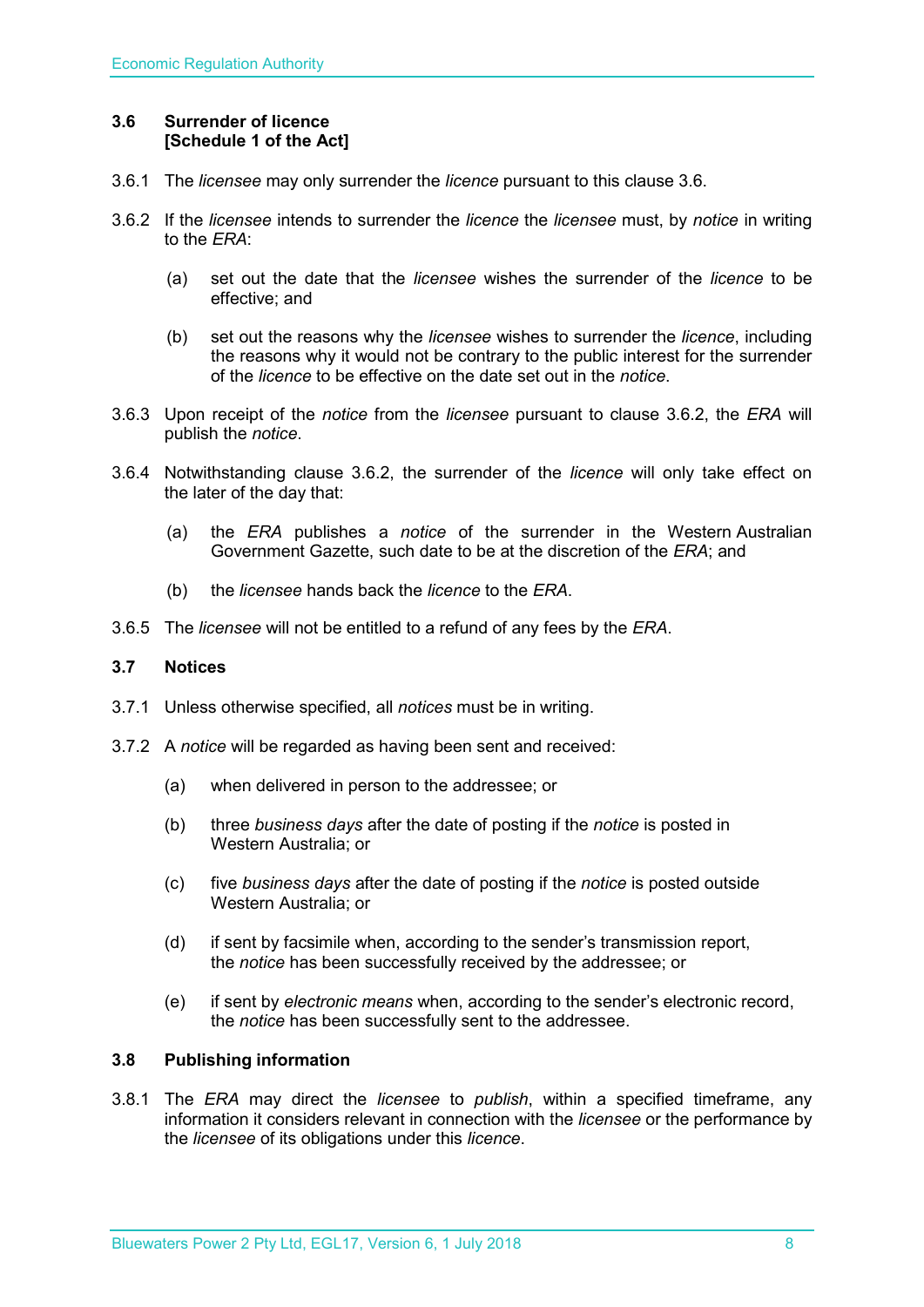- 3.8.2 Subject to clause 3.8.3, the *licensee* must *publish* the information referred to in clause 3.8.1.
- 3.8.3 If the *licensee* considers that the information is confidential it must:
	- (a) immediately notify the *ERA*; and
	- (b) seek a review of the *ERA's* decision in accordance with clause 3.9.
- 3.8.4 Once it has reviewed the decision, the *ERA* will direct the *licensee* in accordance with the review to:
	- (a) *publish* the information;
	- (b) *publish* the information with the confidential information removed or modified; or
	- (c) not *publish* the information.

#### <span id="page-8-0"></span>**3.9 Review of the ERA's decisions**

- 3.9.1 The *licensee* may seek a review of a *reviewable decision* by the *ERA* pursuant to this *licence* in accordance with the following procedure:
	- (a) the *licensee* shall make a submission on the subject of the *reviewable decision* within 10 *business days* (or other period as approved by the *ERA*) of the decision; and
	- (b) the *ERA* will consider the submission and provide the *licensee* with a written response within 20 *business days*.
- 3.9.2 For avoidance of doubt, this clause does not apply to a decision of the *ERA* pursuant to the *Act*, nor does it restrict the *licensee's* right to have a decision of the *ERA* reviewed in accordance with the *Act*.

#### <span id="page-8-1"></span>**4. GENERAL LICENCE OBLIGATIONS**

#### <span id="page-8-2"></span>**4.1 Compliance with applicable legislation**

4.1.1 Subject to any modifications or exemptions granted pursuant to the *Act*, the *licensee* must comply with any *applicable legislation*.

#### <span id="page-8-3"></span>**4.2 Fees**

4.2.1 The *licensee* must pay the applicable fees and charges in accordance with the *Regulations*.

#### <span id="page-8-4"></span>**4.3 Accounting records [Schedule 1 of the Act]**

4.3.1 The *licensee* and any *related body corporate* must maintain accounting records that comply with standards issued by the Australian Accounting Standards Board or equivalent International Accounting Standards.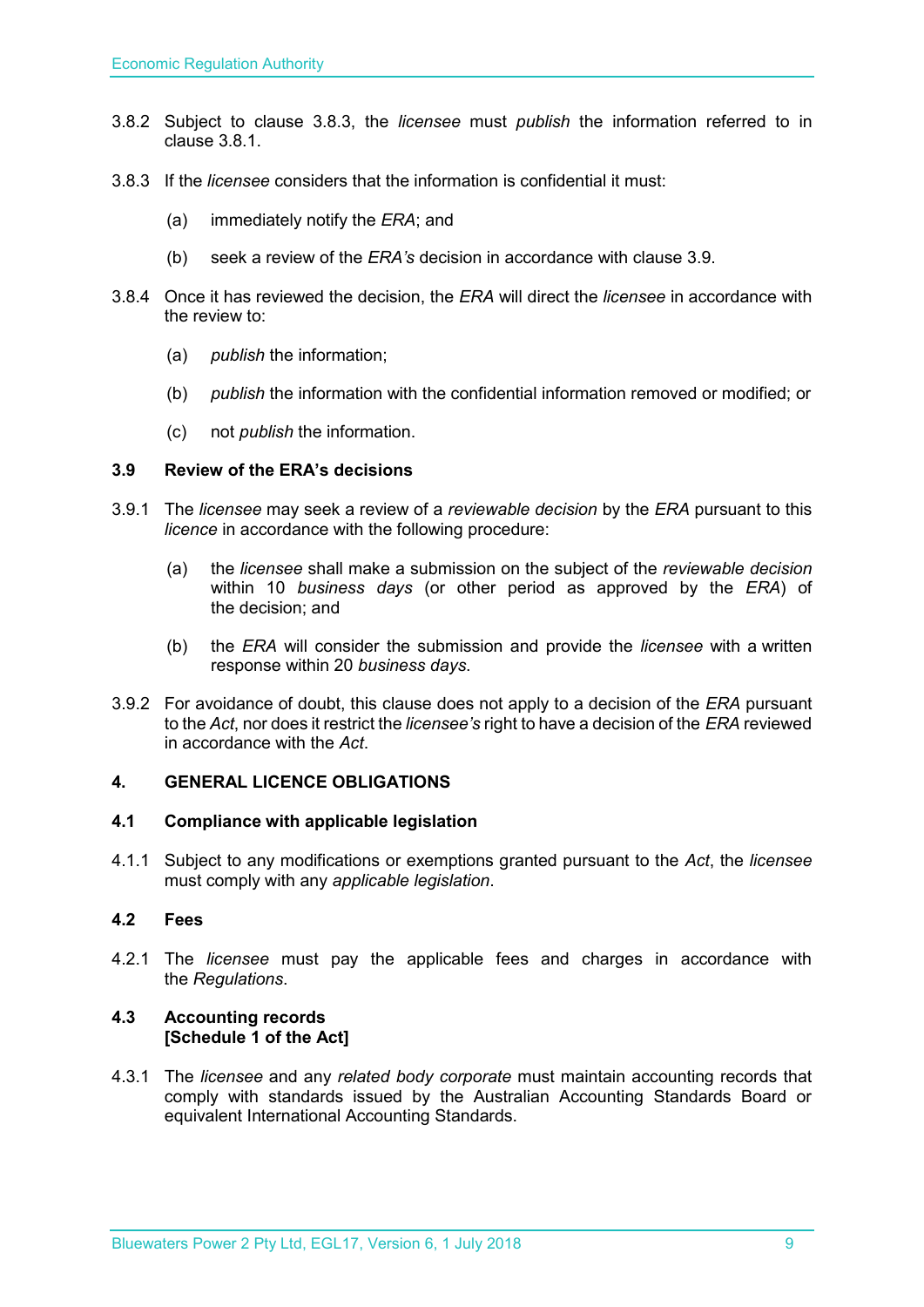#### <span id="page-9-0"></span>**4.4 Reporting a change in circumstances**

- 4.4.1 The *licensee* must report to the *ERA*:
	- (a) if the *licensee* is under external administration as defined by the *Corporations Act 2001 (Cwth)* within 2 *business days* of such external administration occurring; or
	- (b) if the *licensee*:
		- (i) experiences a change in the *licensee's* corporate, financial or technical circumstances upon which this *licence* was granted; and
		- (ii) the change may materially affect the *licensee's* ability to perform its obligations under this *licence*,

within 10 *business days* of the change occurring; or

- (c) if the:
	- (i) *licensee's* name;
	- (ii) *licensee's* ABN; or
	- (iii) *licensee's* address,

changes, within 10 *business days* of the change occurring.

#### <span id="page-9-1"></span>**4.5 Provision of information [Schedule 1 of the Act]**

4.5.1 The *licensee* must provide to the *ERA*, in the manner and form described by the *ERA*, specified information on any matter relevant to the operation or enforcement of the *licence*, the operation of the licensing scheme provided for in Part 2 of the *Act*, or the performance of the *ERA's* functions under that Part.

#### <span id="page-9-2"></span>**5. AUDITS AND PERFORMANCE REPORTING OBLIGATIONS**

#### <span id="page-9-3"></span>**5.1 Asset management system [Section 14 of the Act]**

- 5.1.1 The *licensee* must provide for an *asset management system* in respect of the *licensee's assets*.
- 5.1.2 The *licensee* must notify the *ERA* of the details of the *asset management system* within five *business days* from the later of:
	- (a) the *commencement date*; and
	- (b) the completion of construction of the *licensee's assets*.
- 5.1.3 The *licensee* must notify the *ERA* of any substantial change to the *asset management system* within ten *business days* of such change.
- 5.1.4 The *licensee* must provide the *ERA* with a report by an independent expert, acceptable to the *ERA*, as to the effectiveness of the *asset management system* not less than once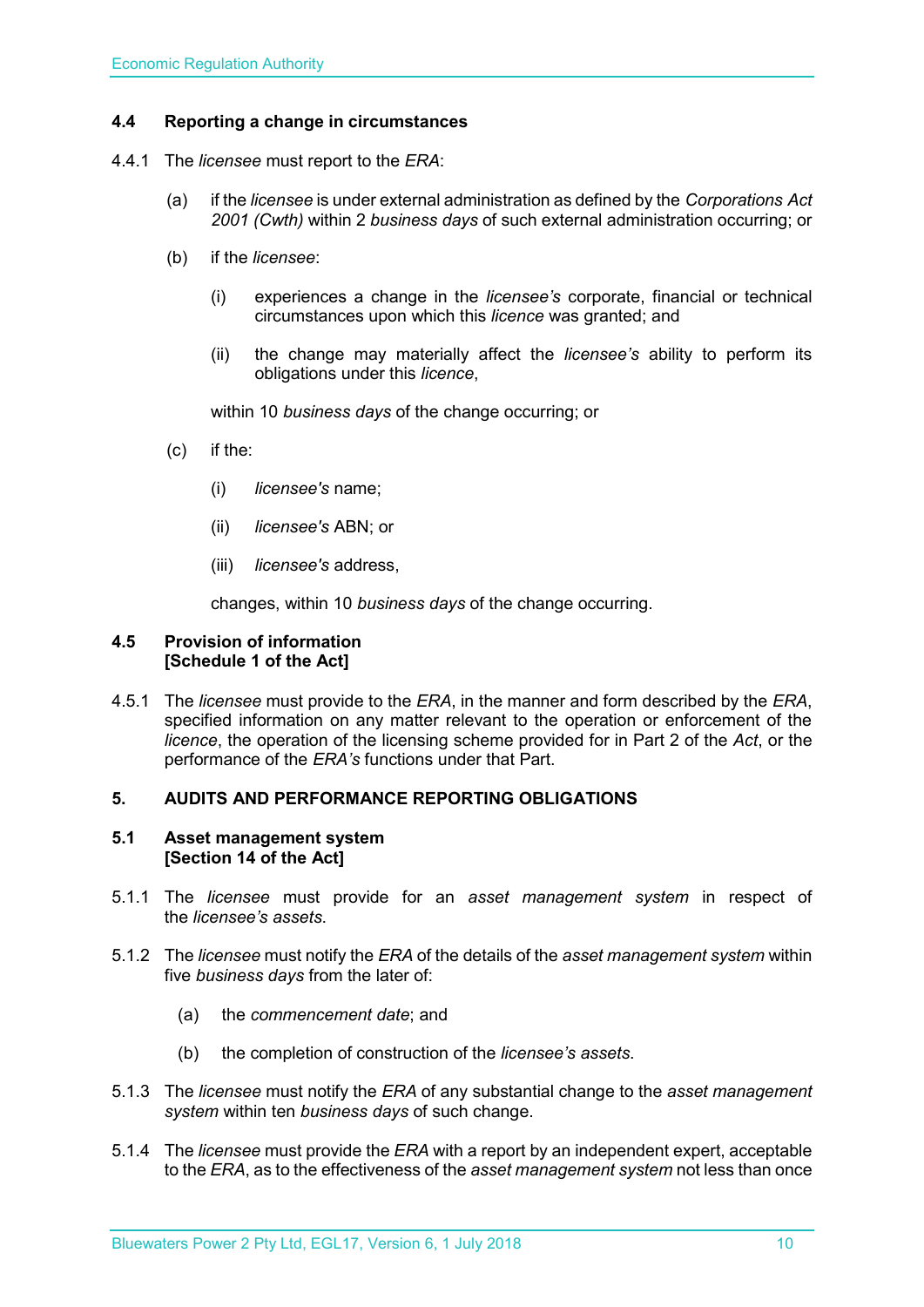in every period of 24 months calculated from the *commencement date (*or any longer period that the *ERA* allows by *notice* in writing).

- 5.1.5 The *licensee* must comply, and must require the *licensee's* expert to comply, with the *ERA's* standard audit guidelines.
- 5.1.6 The *licensee* may seek a review of any of the requirements of the *ERA*'s standard audit guidelines dealing with the *asset management system* in accordance with clause 3.9.
- 5.1.7 The review of the *asset management system* must be conducted by an independent expert approved by the *ERA*. If the *licensee* fails to nominate an independent expert within one month of the date that the review of the *asset management system* was due, or the independent expert nominated by the *licensee* is rejected on two successive occasions by the *ERA*, the *ERA* may choose an independent expert to conduct the review of the *asset management system*.

#### <span id="page-10-0"></span>**5.2 Individual performance standards**

- 5.2.1 Performance standards are contained in *applicable legislation*.
- 5.2.2 The *ERA* may prescribe *individual performance standards* applying to the *licensee* in respect of the *licensee's* obligations under this *licence* or the *applicable legislation*.
- 5.2.3 Before approving any *individual performance standards* under this clause, the *ERA* will:
	- (a) provide the *licensee* with a copy of the proposed *individual performance standards*;
	- (b) allow 15 *business days* for the *licensee* to make submissions on the proposed *individual performance standards*; and
	- (c) take into consideration those submissions.
- 5.2.4 Once approved by the *ERA*, the *individual performance standards* are included as additional terms and conditions to this *licence*.

#### <span id="page-10-1"></span>**5.3 Performance audit [Section 13 of the Act]**

- 5.3.1 The *licensee* must, unless otherwise notified in writing by the *ERA*, provide the *ERA* with a *performance audit* within 24 months after the *commencement date*, and every 24 months thereafter.
- 5.3.2 The *licensee* must comply, and must require the *licensee's* auditor to comply, with the *ERA's* standard audit guidelines.
- 5.3.3 The *licensee* may seek a review of any of the requirements of the *ERA*'s standard audit guidelines in accordance with clause 3.9.
- 5.3.4 The *performance audit* must be conducted by an independent auditor approved by the *ERA*. If the *licensee* fails to nominate an auditor within one month of the date that the *performance audit* was due, or the auditor nominated by the *licensee* is rejected on two successive occasions by the *ERA*, the *ERA* may choose an independent auditor to conduct the *performance audit*.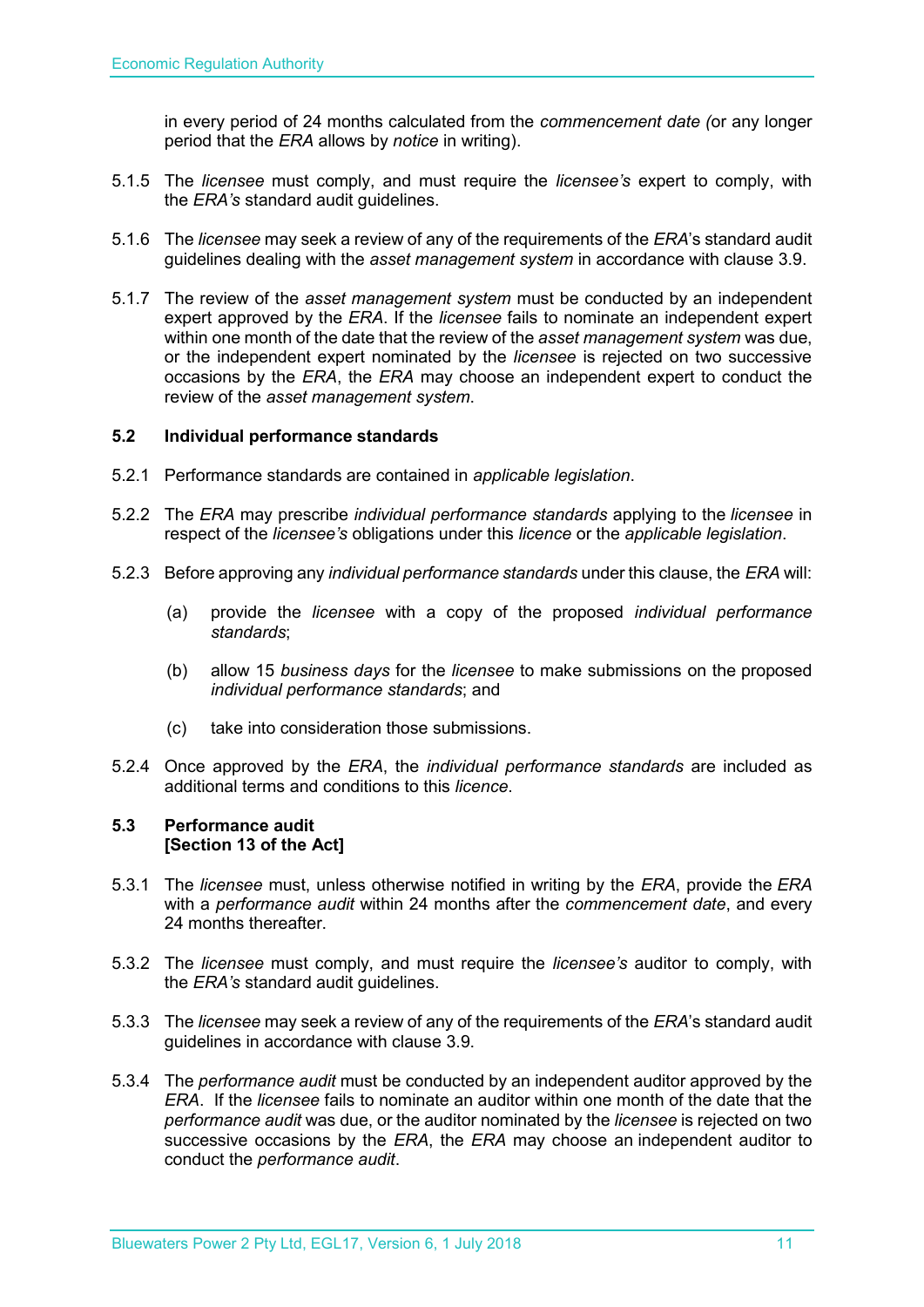## <span id="page-11-0"></span>**Schedule 1 – Additional Licence Clauses**

## **(Not Used)**

Bluewaters Power 2 Pty Ltd, EGL17, Version 6, 1 July 2018 12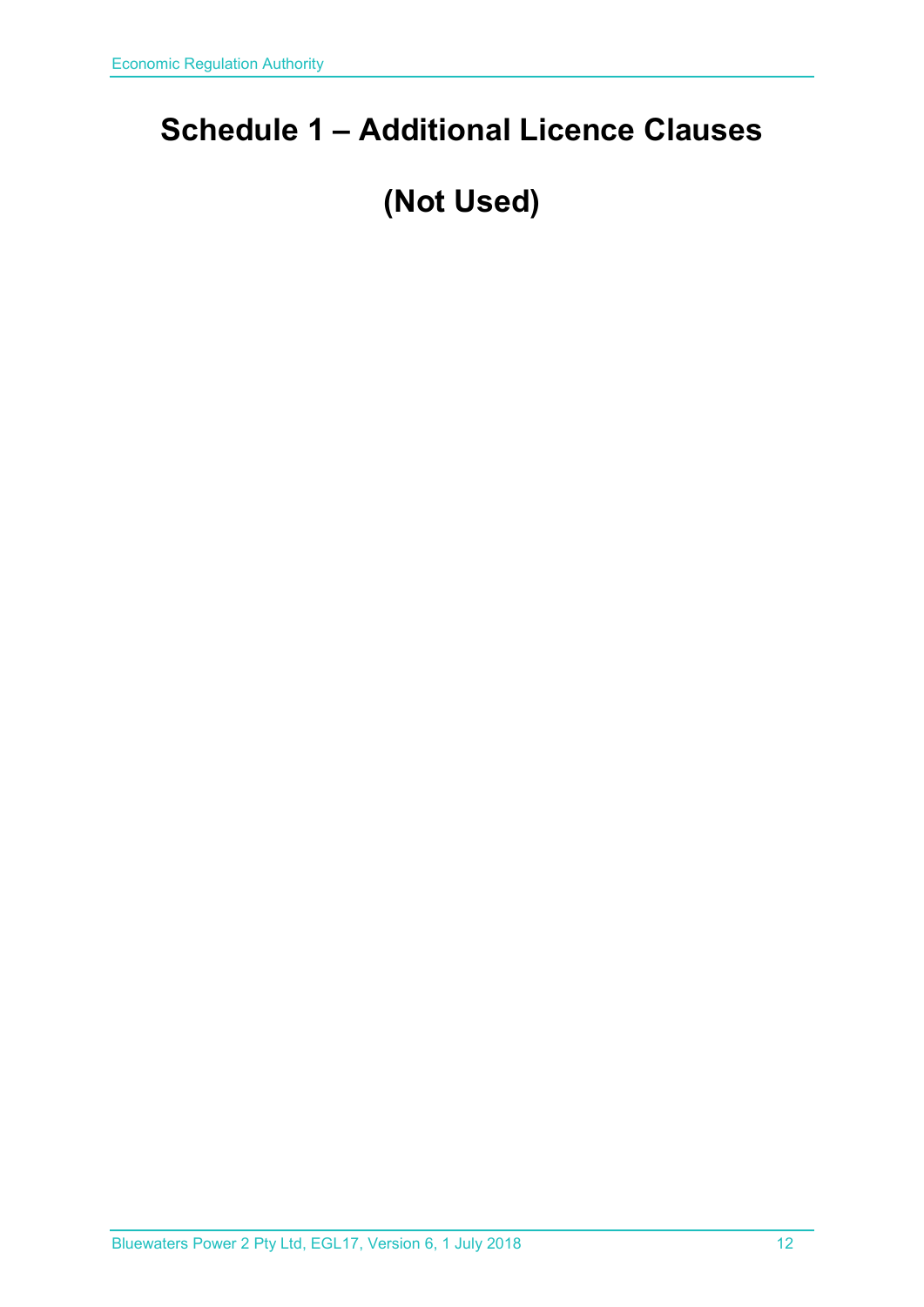## <span id="page-12-0"></span>**Schedule 2 – Licence Area Plans**